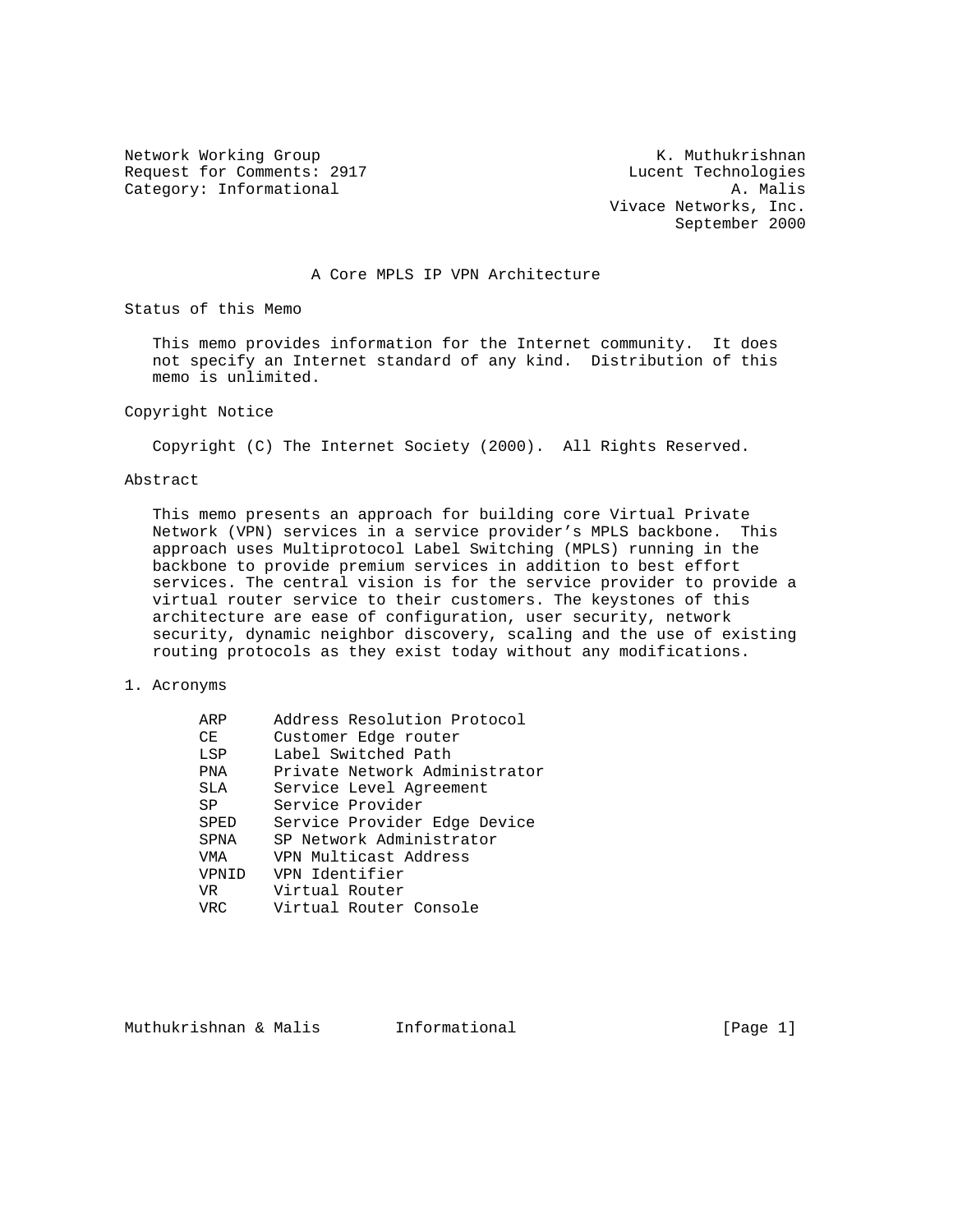# 2. Introduction

 This memo describes an approach for building IP VPN services out of the backbone of the SP's network. Broadly speaking, two possible approaches present themselves: the overlay model and the virtual router approach. The overlay model is based on overloading some semantic(s) of existing routing protocols to carry reachability information. In this document, we focus on the virtual router service.

 The approach presented here does not depend on any modifications of any existing routing protocols. Neighbor discovery is aided by the use of an emulated LAN and is achieved by the use of ARP. This memo makes a concerted effort to draw the line between the SP and the PNA: the SP owns and manages layer 1 and layer 2 services while layer 3 services belong to and are manageable by the PNA. By the provisioning of fully logically independent routing domains, the PNA has been given the flexibility to use private and unregistered addresses. Due to the use of private LSPs and the use of VPNID encapsulation using label stacks over shared LSPs, data security is not an issue.

 The approach espoused in this memo differs from that described in RFC 2547 [Rosen1] in that no specific routing protocol has been overloaded to carry VPN routes. RFC 2547 specifies a way to modify BGP to carry VPN unicast routes across the SP's backbone. To carry multicast routes, further architectural work will be necessary.

# 3. Virtual Routers

 A virtual router is a collection of threads, either static or dynamic, in a routing device, that provides routing and forwarding services much like physical routers. A virtual router need not be a separate operating system process (although it could be); it simply has to provide the illusion that a dedicated router is available to satisfy the needs of the network(s) to which it is connected. A virtual router, like its physical counterpart, is an element in a routing domain. The other routers in this domain could be physical or virtual routers themselves. Given that the virtual router connects to a specific (logically discrete) routing domain and that a physical router can support multiple virtual routers, it follows that a physical router supports multiple (logically discreet) routing domains.

 From the user (VPN customer) standpoint, it is imperative that the virtual router be as equivalent to a physical router as possible. In other words, with very minor and very few exceptions, the virtual router should appear for all purposes (configuration, management, monitoring and troubleshooting) like a dedicated physical router. The

Muthukrishnan & Malis **Informational Informational** [Page 2]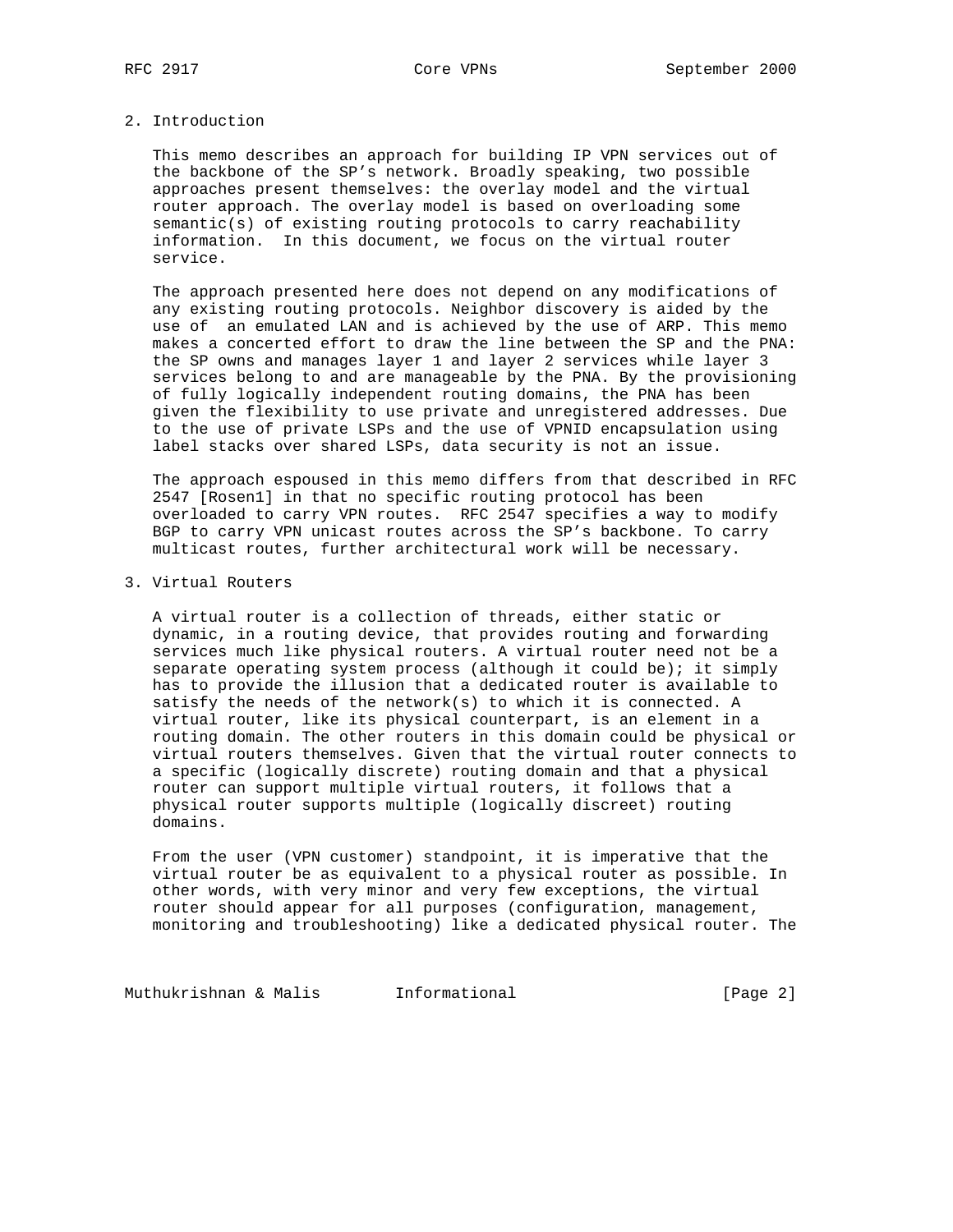main motivation behind this requirement is to avoid upgrading or re configuring the large installed base of routers and to avoid retraining of network administrators.

The aspects of a router that a virtual router needs to emulate are:

- 1. Configuration of any combination of routing protocols
- 2. Monitoring of the network
- 3. Troubleshooting.

 Every VPN has a logically independent routing domain. This enhances the SP's ability to offer a fully flexible virtual router service that can fully serve the SP's customer without requiring physical per-VPN routers. This means that the SP's "hardware" investments, namely routers and links between them, can be re-used by multiple customers.

- 4. Objectives
	- 1. Easy, scalable configuration of VPN endpoints in the service provider network. At most, one piece of configuration should be necessary when a CE is added.
	- 2. No use of SP resources that are globally unique and hard to get such as IP addresses and subnets.
	- 3. Dynamic discovery of VRs (Virtual Routers) in the SP's cloud. This is an optional, but extremely valuable "keep it simple" goal.
	- 4. Virtual Routers should be fully configurable and monitorable by the VPN network administrator. This provides the PNA with the flexibility to either configure the VPN themselves or outsource configuration tasks to the SP.
	- 5. Quality of data forwarding should be configurable on a VPN-by-VPN basis. This should translate to continuous (but perhaps discrete) grades of service. Some examples include best effort, dedicated bandwidth, QOS, and policy based forwarding services.
	- 6. Differentiated services should be configurable on a VPN-by-VPN basis, perhaps based on LSPs set up for exclusive use for forwarding data traffic in the VPN.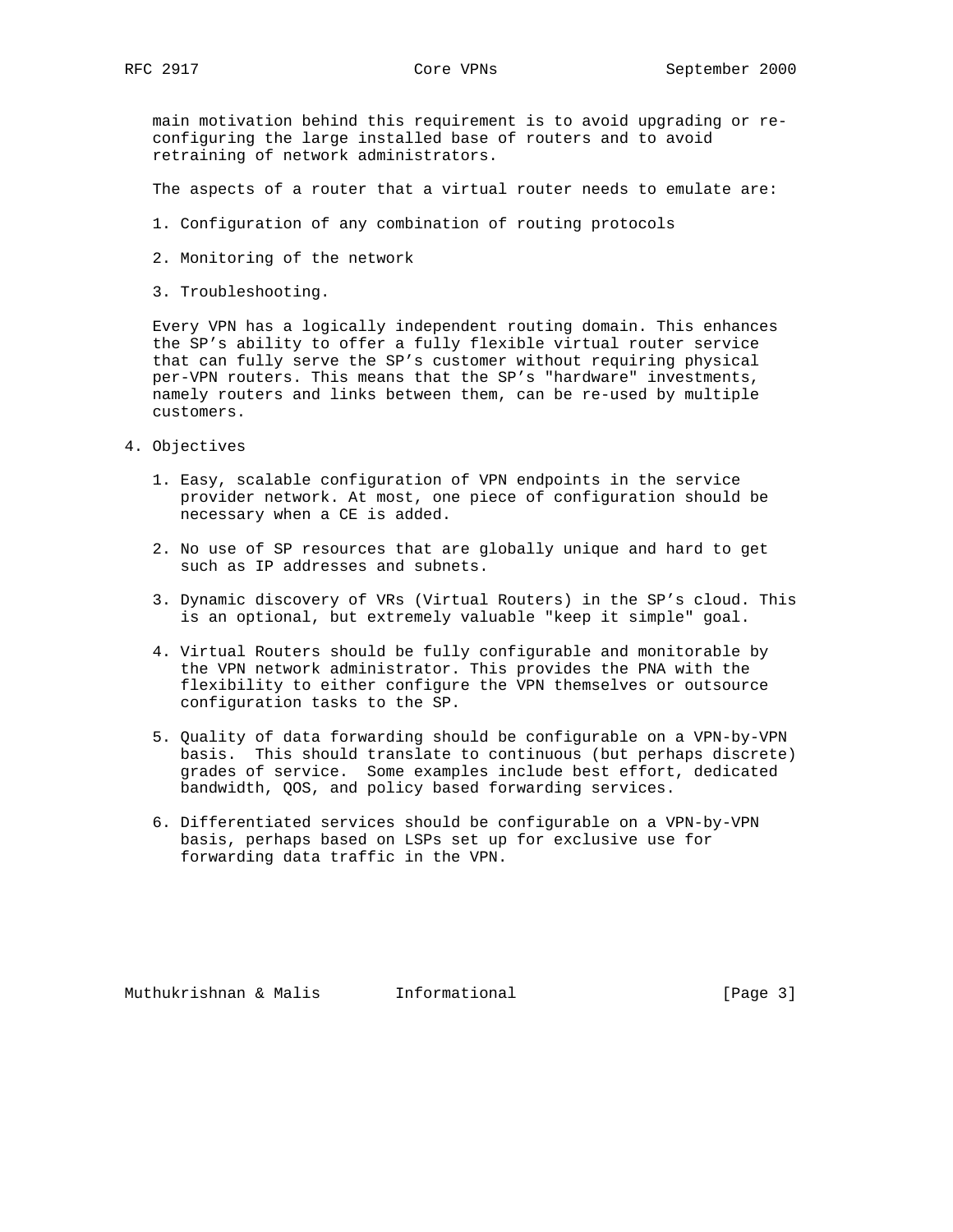- 7. Security of internet routers extended to virtual routers. This means that the virtual router's data forwarding and routing functions should be as secure as a dedicated, private physical router. There should be no unintended leak of information (user data and reachability information) from one routing domain to another.
- 8. Specific routing protocols should not be mandated between virtual routers. This is critical to ensuring the VPN customer can setup the network and policies as the customer sees fit. For example, some protocols are strong in filtering, while others are strong in traffic engineering. The VPN customer might want to exploit both to achieve "best of breed" network quality.
- 9. No special extensions to existing routing protocols such as BGP, RIP, OSPF, ISIS etc. This is critical to allowing the future addition of other services such as NHRP and multicast. In addition, as advances and addenda are made to existing protocols (such as traffic engineering extensions to ISIS and OSPF), they can be easily incorporated into the VPN implementation.
- 5. Architectural Requirements

 The service provider network must run some form of multicast routing to all nodes that will have VPN connections and to nodes that must forward multicast datagrams for virtual router discovery. A specific multicast routing protocol is not mandated. An SP may run MOSPF or DVMRP or any other protocol.

- 6. Architectural Outline
	- 1. Every VPN is assigned a VPNID which is unique within the SP's network. This identifier unambiguously identifies the VPN with which a packet or connection is associated. The VPNID of zero is reserved; it is associated with and represents the public internet. It is recommended, but not required that these VPN identifiers will be compliant with RFC 2685 [Fox].
	- 2. The VPN service is offered in the form of a Virtual Router service. These VRs reside in the SPED and are as such confined to the edge of the SP's cloud. The VRs will use the SP's network for data and control packet forwarding but are otherwise invisible outside the SPEDs.
	- 3. The "size" of the VR contracted to the VPN in a given SPED is expressed by the quantity of IP resources such as routing interfaces, route filters, routing entries etc. This is entirely under the control of the SP and provides the fine granularity

Muthukrishnan & Malis **Informational Informational** [Page 4]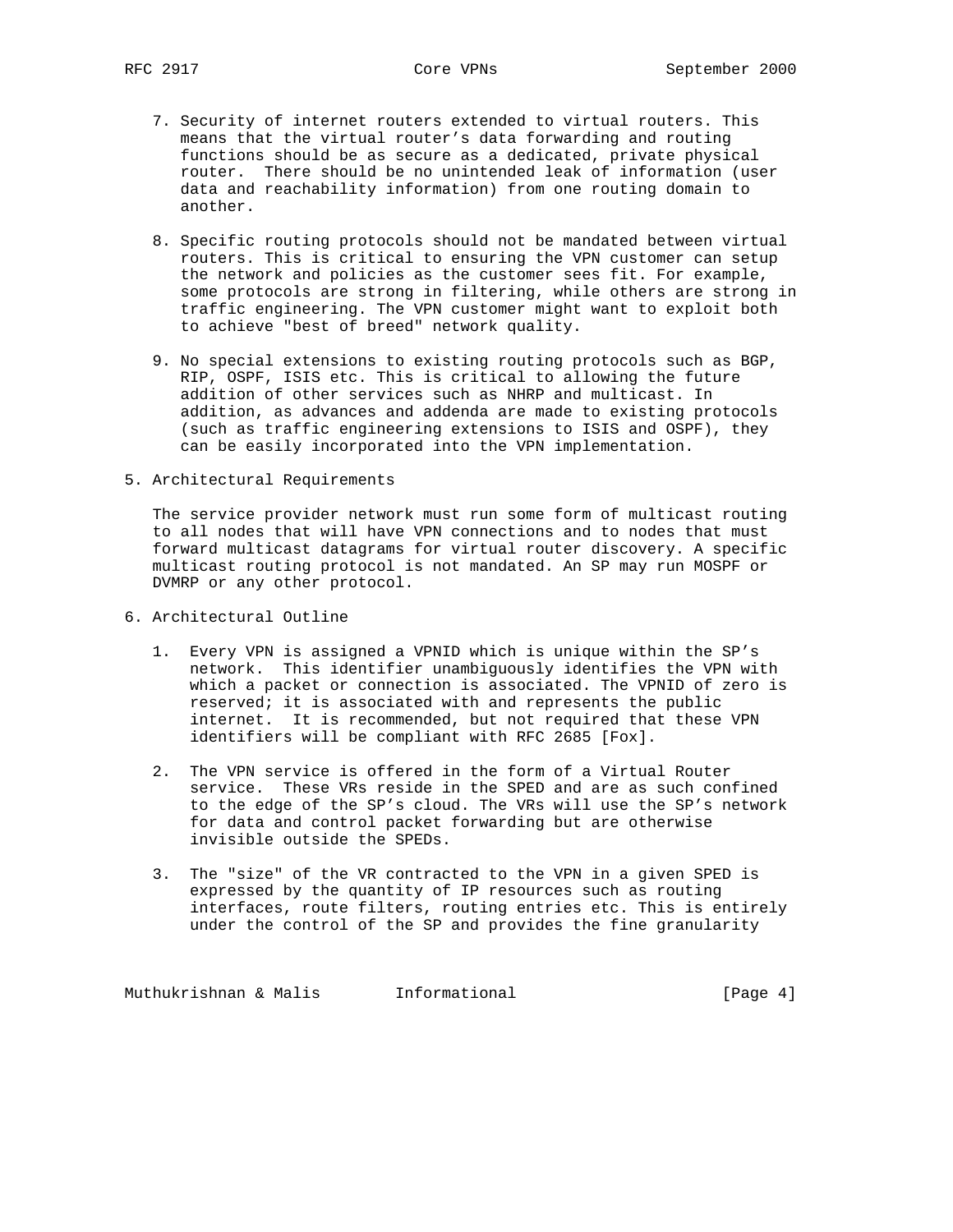that the SP requires to offer virtually infinite grades of VR service on a per-SPED level. [Example: one SPED may be the aggregating point (say headquarters of the corporation) for a given VPN and a number of other SPEDs may be access points (branch offices). In this case, the SPED connected to the headquarters may be contracted to provide a large VR while the SPEDs connected to the branch offices may house small, perhaps stub VRs]. This provision also allows the SP to design the network with an end goal of distributing the load among the routers in the network.

- 4. One indicator of the VPN size is the number of SPEDs in the SP's network that have connections to CPE routers in that VPN. In this respect, a VPN with many sites that need to be connected is a "large" VPN whereas one with a few sites is a "small" VPN. Also, it is conceivable that a VPN grows or shrinks in size over time. VPNs may even merge due to corporate mergers, acquisitions and partnering agreements. These changes are easy to accommodate in this architecture, as globally unique IP resources do not have to be dedicated or assigned to VPNs. The number of SPEDs is not limited by any artificial configuration limits.
- 5. The SP owns and manages Layer 1 and Layer 2 entities. To be specific, the SP controls physical switches or routers, physical links, logical layer 2 connections (such as DLCI in Frame Relay and VPI/VCI in ATM) and LSPs (and their assignment to specific VPNs). In the context of VPNs, it is the SP's responsibility to contract and assign layer 2 entities to specific VPNs.
- 6. Layer 3 entities belong to and are manageable by the PNA. Examples of these entities include IP interfaces, choice of dynamic routing protocols or static routes, and routing interfaces. Note that although Layer 3 configuration logically falls under the PNA's area of responsibility, it is not necessary for the PNA to execute it. It is quite viable for the PNA to outsource the IP administration of the virtual routers to the Service Provider. Regardless of who assumes responsibility for configuration and monitoring, this approach provides a full routing domain view to the PNA and empowers the PNA to design the network to achieve intranet, extranet and traffic engineering goals.
- 7. The VPNs can be managed as if physical routers rather than VRs were deployed. Therefore, management may be performed using SNMP or other similar methods or directly at the VR console (VRC).

Muthukrishnan & Malis informational informational [Page 5]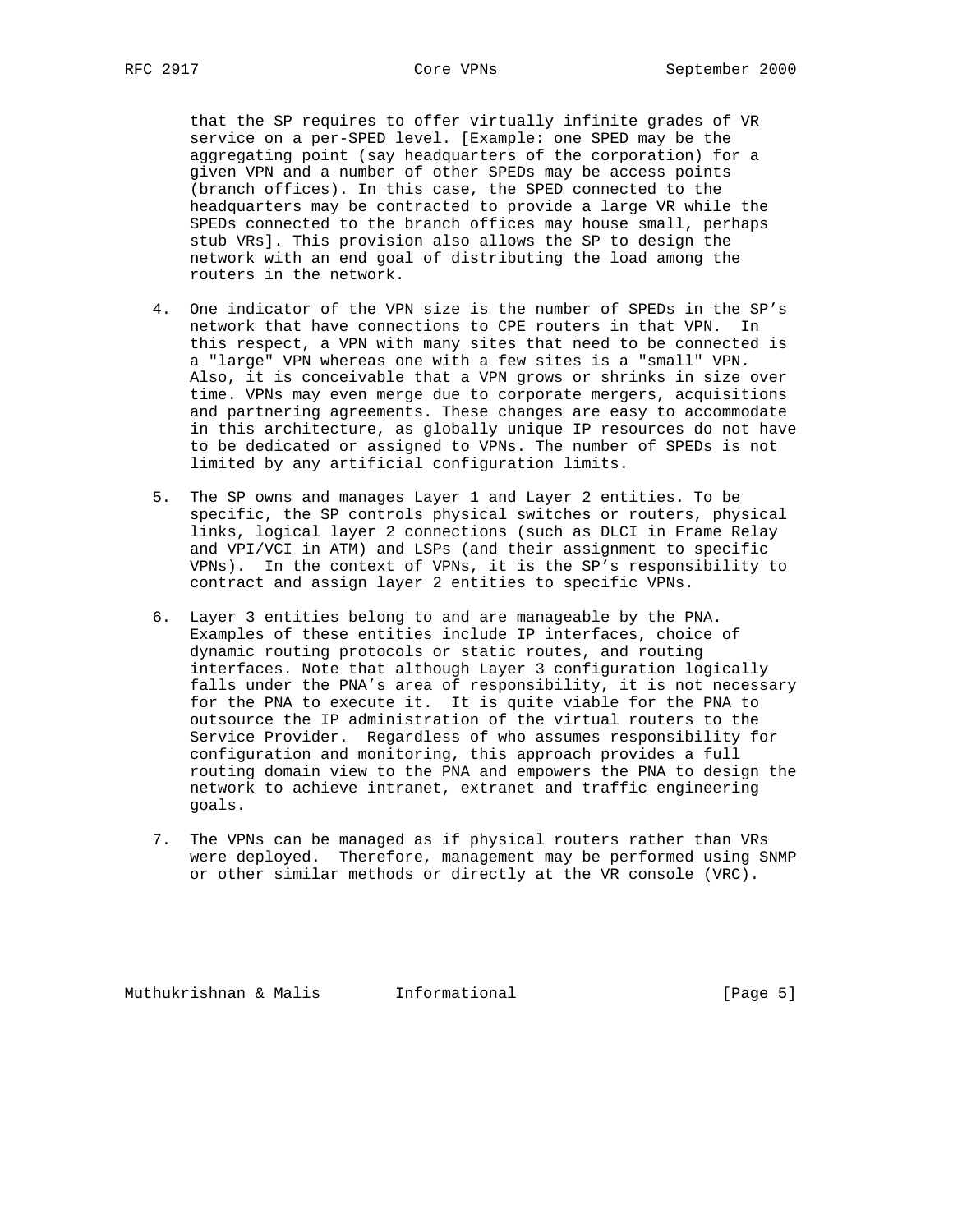- 8. Industry-standard troubleshooting tools such as 'ping,' 'traceroute,' in a routing domain domain comprised exclusively of dedicated physical routers. Therefore, monitoring and .bp troubleshooting may be performed using SNMP or similar methods, but may also include the use of these standard tools. Again, the VRC may be used for these purposes just like any physical router.
- 9. Since the VRC is visible to the user, router specific security checks need to be put in place to make sure the VPN user is allowed access to Layer 3 resources in that VPN only and is disallowed from accessing physical resources in the router. Most routers achieve this through the use of database views.
- 10. The VRC is available to the SP as well. If configuration and monitoring has been outsourced to the SP, the SP may use the VRC to accomplish these tasks as if it were the PNA.
- 11. The VRs in the SPEDs form the VPN in the SP's network. Together, they represent a virtual routing domain. They dynamically discover each other by utilizing an emulated LAN resident in the SP's network.

 Each VPN in the SP's network is assigned one and only one multicast address. This address is chosen from the administratively scoped range (239.192/14) [Meyer] and the only requirement is that the multicast address can be uniquely mapped to a specific VPN. This is easily automated by routers by the use of a simple function to unambiguously map a VPNid to the multicast address. Subscription to this multicast address allows a VR to discover and be discovered by other VRs. It is important to note that the multicast address does not have to be configured.

12. Data forwarding may be done in one of several ways:

- 1. An LSP with best-effort characteristics that all VPNS can use.
- 2. An LSP dedicated to a VPN and traffic engineered by the VPN customer.
- 3. A private LSP with differentiated characteristics.
- 4. Policy based forwarding on a dedicated L2 Virtual Circuit

 The choice of the preferred method is negotiable between the SP and the VPN customer, perhaps constituting part of the SLA between them. This allows the SP to offer different grades of service to different VPN customers.

Muthukrishnan & Malis informational informational [Page 6]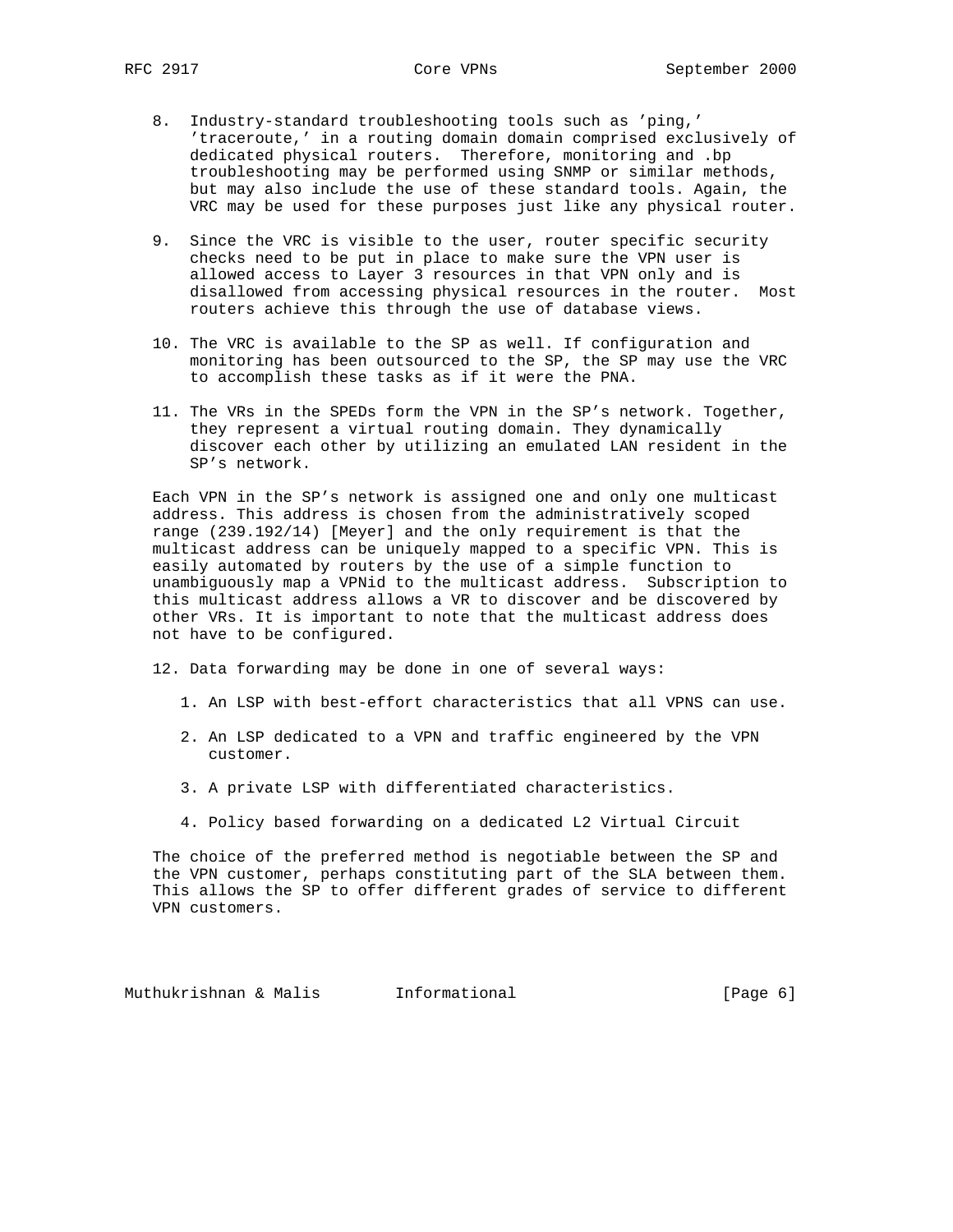Of course, hop-by-hop forwarding is also available to forward routing packets and to forward user data packets during periods of LSP establishment and failure.

- 13. This approach does not mandate that separate operating system tasks for each of the routing protocols be run for each VR that the SPED houses. Specific implementations may be tailored to the particular SPED in use. Maintaining separate routing databases and forwarding tables, one per VR, is one way to get the highest performance for a given SPED.
- 7. Scalable Configuration

 A typical VPN is expected to have 100s to 1000s of endpoints within the SP cloud. Therefore, configuration should scale (at most) linearly with the number of end points. To be specific, the administrator should have to add a couple of configuration items when a new customer site joins the set of VRs constituting a specific VPN. Anything worse will make this task too daunting for the service provider. In this architecture, all that the service provider needs to allocate and configure is the ingress/egress physical link (e.g. Frame Relay DLCI or ATM VPI/VCI) and the virtual connection between the VR and the emulated LAN.

8. Dynamic Neighbor Discovery

 The VRs in a given VPN reside in a number of SPEDs in the network. These VRs need to learn about each other and be connected.

 One way to do this is to require the manual configuration of neighbors. As an example, when a new site is added to a VPN, this would require the configuration of all the other VRs as neighbors. This is obviously not scalable from a configuration and network resource standpoint.

 The need then arises to allow these VRs to dynamically discover each other. Neighbor discovery is facilitated by providing each VPN with a limited emulated LAN. This emulated LAN is used in several ways:

- 1. Address resolution uses this LAN to resolve next-hop (private) IP addresses associated with the other VRs.
- 2. Routing protocols such as RIP and OSPF use this limited emulated LAN for neighbor discovery and to send routing updates.

 The per-VPN LAN is emulated using an IP multicast address. In the interest of conserving public address space and because this multicast address needs to be visible only in the SP network space,

Muthukrishnan & Malis **Informational Informational** [Page 7]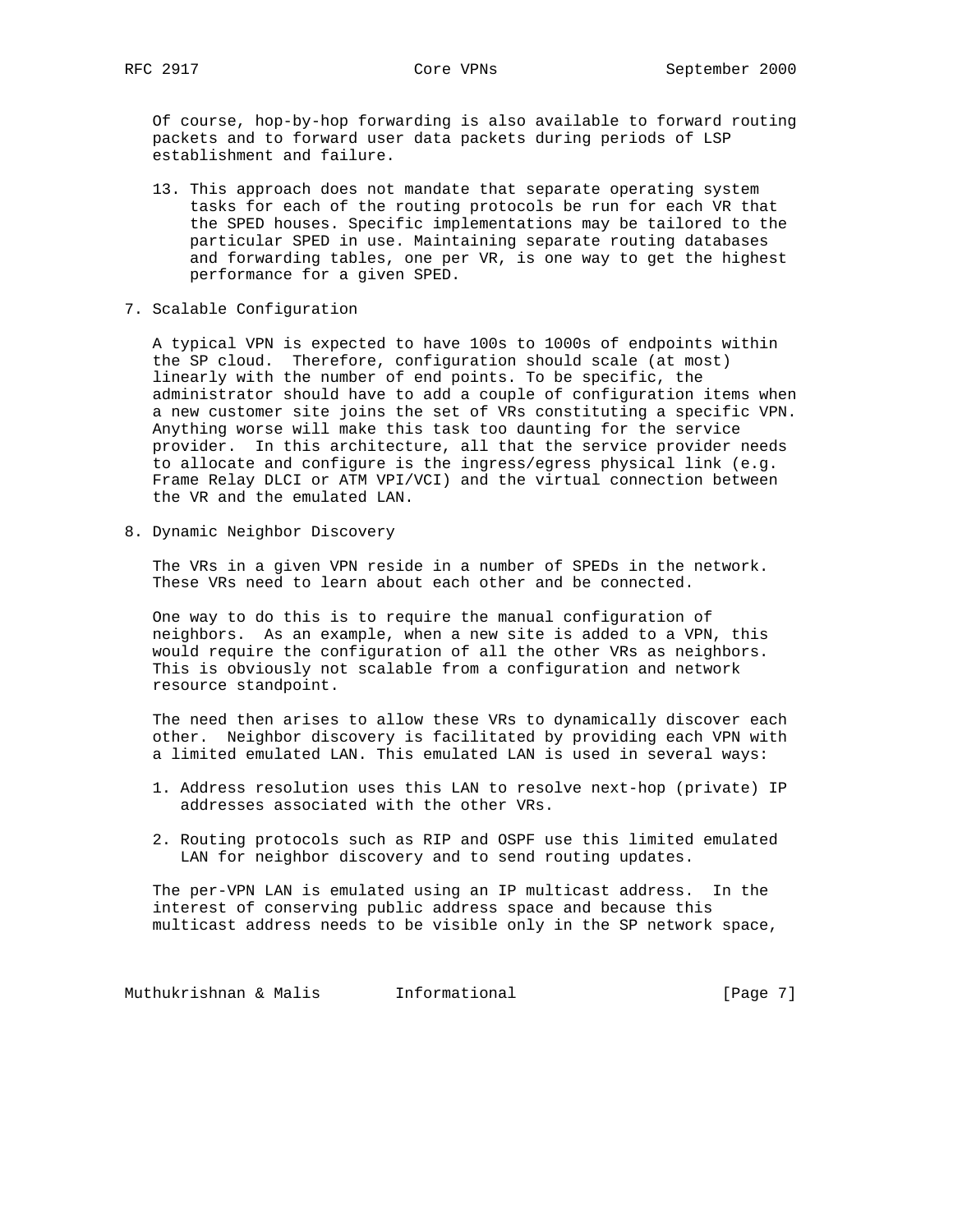we would use an address from the Organizationally scoped multicast addresses (239.192/14) as described in [Meyer]. Each VPN is allocated an address from this range. To completely eliminate configuration in this regard, this address is computed from the VPNID.

9. VPN IP Domain Configuration



Figure 1 'Physical Routing Domain'

 The physical domain in the SP's network is shown in the above figure. In this network, physical routers A, B and C are connected together. Each of the routers has a 'public' IP address assigned to it. These addresses uniquely identify each of the routers in the SP's network.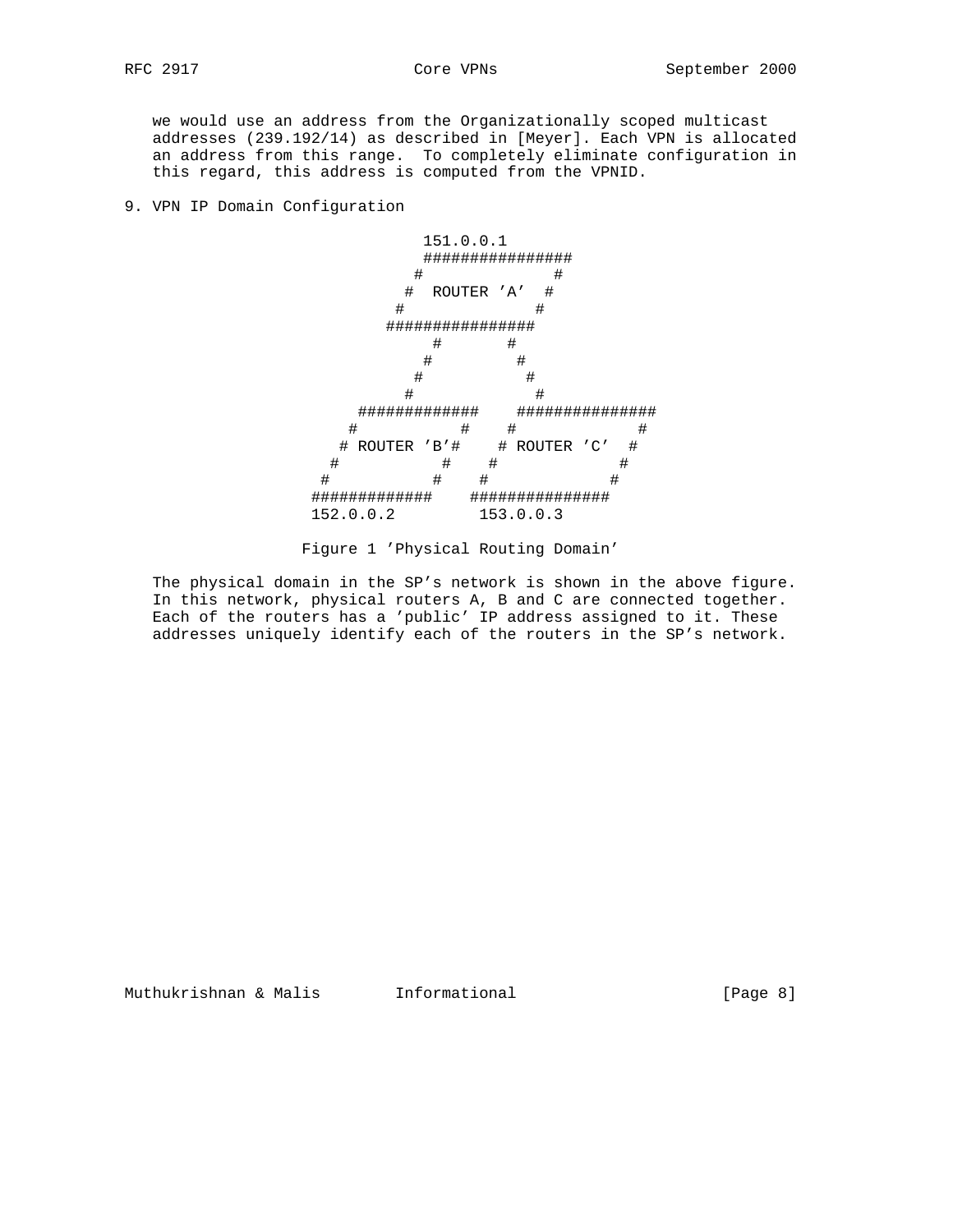

Figure 2 'Virtual Routing Domain'

 Each Virtual Router is configurable by the PNA as though it were a private physical router. Of course, the SP limits the resources that this Virtual Router may consume on a SPED-by-SPED basis. Each VPN has a number of physical connections (to CPE routers) and a number of logical connections (to the emulated LAN). Each connection is IP capable and can be configured to utilize any combination of the standard routing protocols and routing policies to achieve specific corporate network goals.

 To illustrate, in Figure 1, 3 VRs reside on 3 SPEDs in VPN 1. Router 'A' houses VR-A, router 'B' houses VR-B and router 'C' houses VR-C. VR-C and VR-B have a physical connection to CPE equipment, while VR-A has 2 physical connections. Each of the VRs has a fully IP-capable logical connection to the emulated LAN. VR-A has the (physical) connections to the headquarters of the company and runs OSPF over those connections. Therefore, it can route packets to 172.150.0/18 and 172.150.128/18. VR-B runs RIP in the branch office (over the physical connection) and uses RIP (over the logical connection) to export 172.150.64/18 to VR-A. VR-A advertises a default route to VR-B over the logical connection. Vendors use VR-C as the extranet connection to connect to the parts database at 172.150.128.1. Hence, VR-C advertises a default route to VR-A over the logical connection. VR-A exports only 175.150.128.1 to VR-C. This keeps the rest of the corporate network from a security problem.

Muthukrishnan & Malis informational informational [Page 9]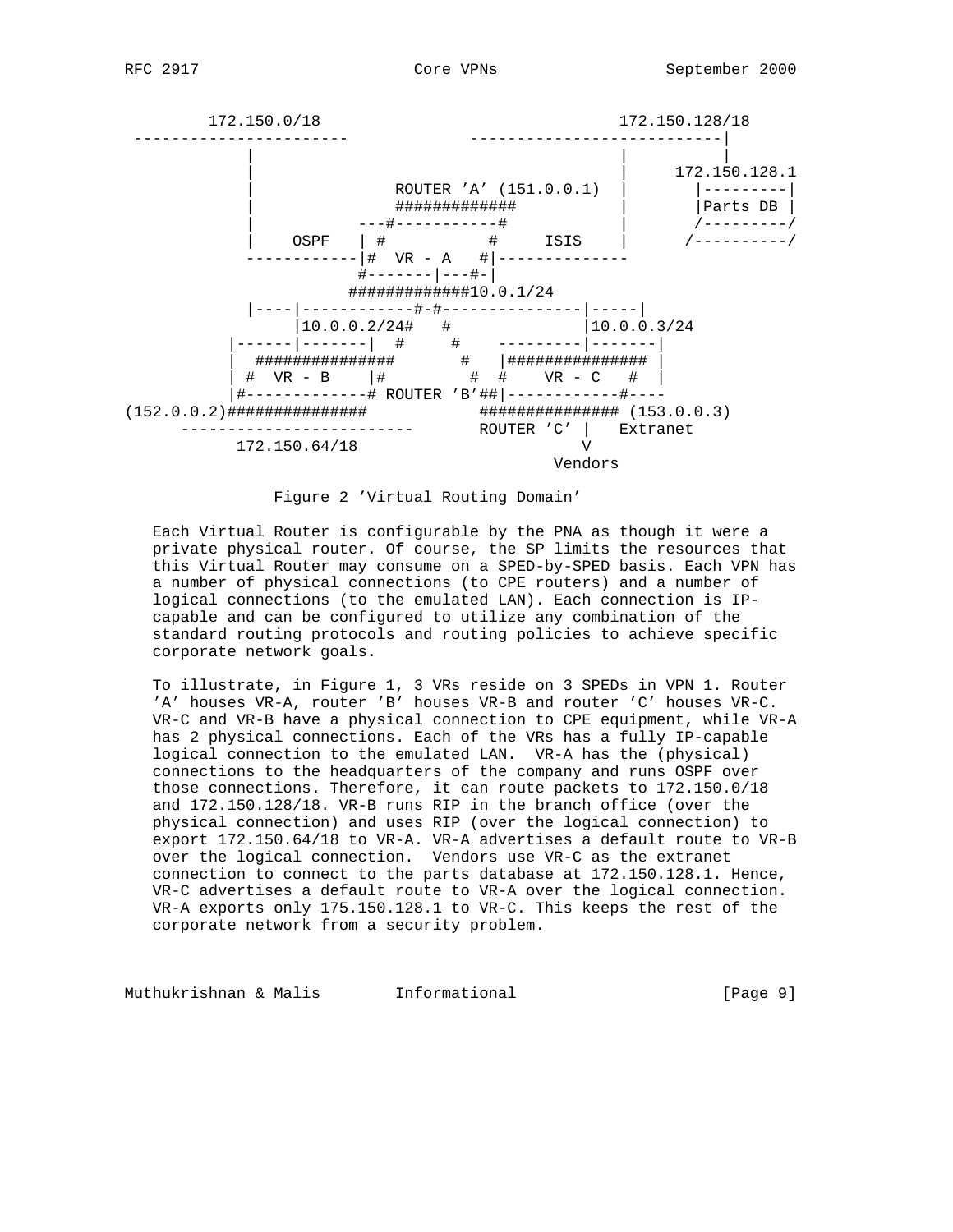The network administrator will configure the following:

- 1. OSPF connections to the 172.150.0/18 and 172.150.128/18 network in VR-A.
- 2. RIP connections to VR-B and VR-C on VR-A.
- 3. Route policies on VR-A to advertise only the default route to VR-B.
- 4. Route policies on VR-A to advertise only 172.159.128.1 to VR-C.
- 5. RIP on VR-B to VR-A.
- 6. RIP on VR-C to advertise a default route to VR-A.

10. Neighbor Discovery Example

 In Figure #1, the SPED that houses VR-A (SPED-A) uses a public address of 150.0.0.1/24, SPED-B uses 150.0.0.2/24 and SPED-C uses 150.0.0.3/24. As noted, the connection between the VRs is via an emulated LAN. For interface addresses on the emulated LAN connection, VR-A uses 10.0.0.1/24, VR-B uses 10.0.0.2/24 and VR-C uses 10.0.0.3/24.

 Let's take the case of VR-A sending a packet to VR-B. To get VR-B's address (SPED-B's address), VR-A sends an ARP request packet with the address of VR-B (10.0.0.2) as the logical address. The source logical address is 10.0.0.1 and the hardware address is 151.0.0.1. This ARP request is encapsulated in this VPN's multicast address and sent out. SPED B and SPED-C receive a copy of the packet. SPED-B recognizes 10.0.0.2 in the context of VPN 1 and responds with 152.0.0.2 as the "hardware" address. This response is sent to the VPN multicast address to promote the use of promiscuous ARP and the resulting decrease in network traffic.

 Manual configuration would be necessary if neighbor discovery were not used. In this example, VR-A would be configured with a static ARP entry for VR-B's logical address (10.0.0.1) with the "hardware" address set to 152.0.0.2.

11. Forwarding

 As mentioned in the architectural outline, data forwarding may be done in one of several ways. In all techniques except the Hop-by-Hop technique for forwarding routing/control packets, the actual method

Muthukrishnan & Malis Informational [Page 10]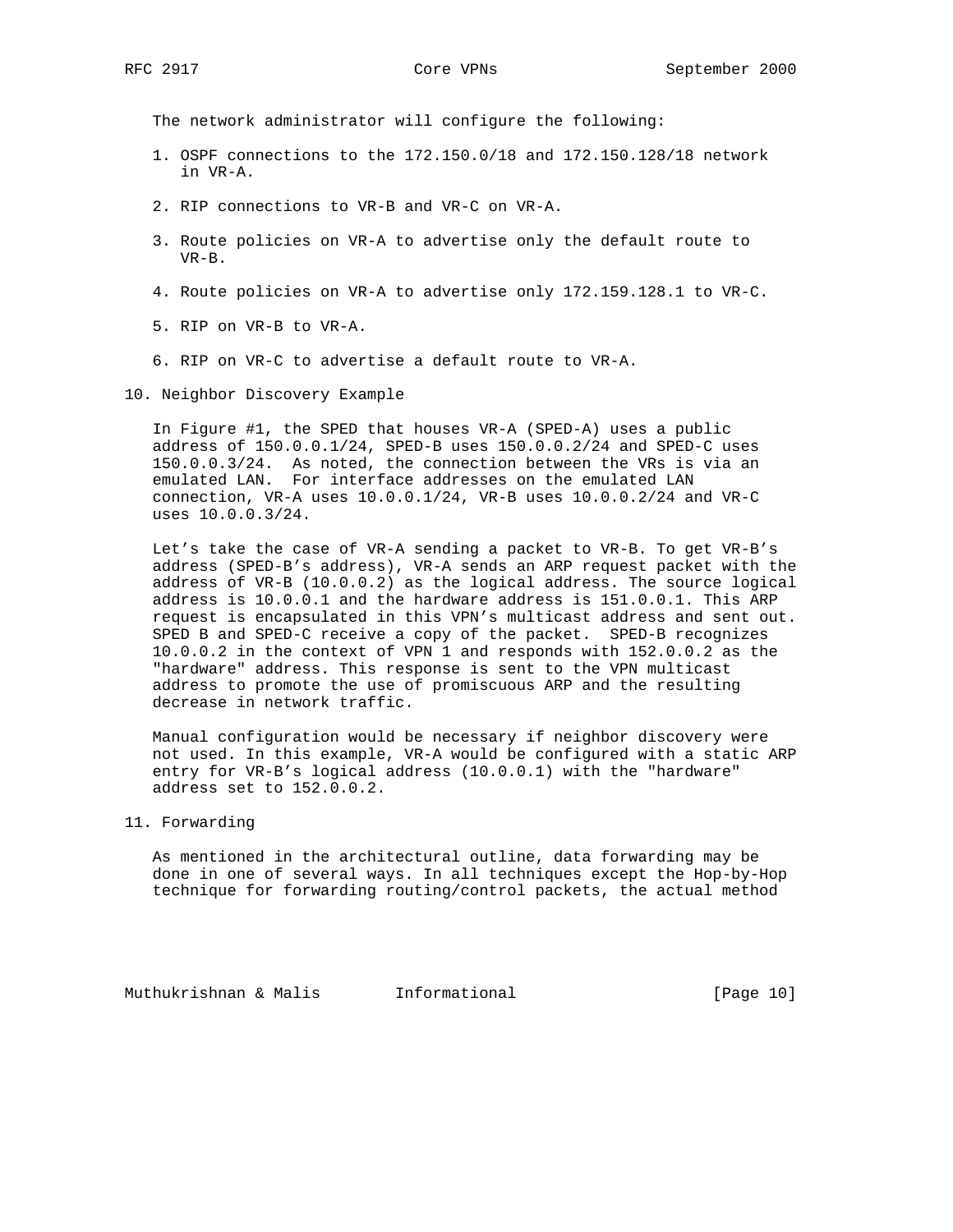is configurable. At the high end, policy based forwarding for quick service and at the other end best effort forwarding using public LSP is used. The order of forwarding preference is as follows:

- 1. Policy based forwarding.
- 2. Optionally configured private LSP.
- 3. Best-effort public LSP.
- 11.1 Private LSP

 This LSP is optionally configured on a per-VPN basis. This LSP is usually associated with non-zero bandwidth reservation and/or a specific differentiated service or QOS class. If this LSP is available, it is used for user data and for VPN private control data forwarding.

11.2 Best Effort Public LSP

 VPN data packets are forwarded using this LSP if a private LSP with specified bandwidth and/or QOS characteristics is either not configured or not presently available. The LSP used is the one destined for the egress router in VPN 0. The VPNID in the shim header is used to de-multiplex data packets from various VPNs at the egress router.

12. Differentiated Services

 Configuring private LSPs for VPNs allows the SP to offer differentiated services to paying customers. These private LSPs could be associated with any available L2 QOS class or Diff-Serv codepoints. In a VPN, multiple private LSPs with different service classes could be configured with flow profiles for sorting the packets among the LSPs. This feature, together with the ability to size the virtual routers, allows the SP to offer truly differentiated services to the VPN customer.

- 13. Security Considerations
- 13.1 Routing Security

 The use of standard routing protocols such as OSPF and BGP in their unmodified form means that all the encryption and security methods (such as MD5 authentication of neighbors) are fully available in VRs. Making sure that routes are not accidentally leaked from one VPN to another is an implementation issue. One way to achieve this is to maintain separate routing and forwarding databases.

Muthukrishnan & Malis **Informational Informational** [Page 11]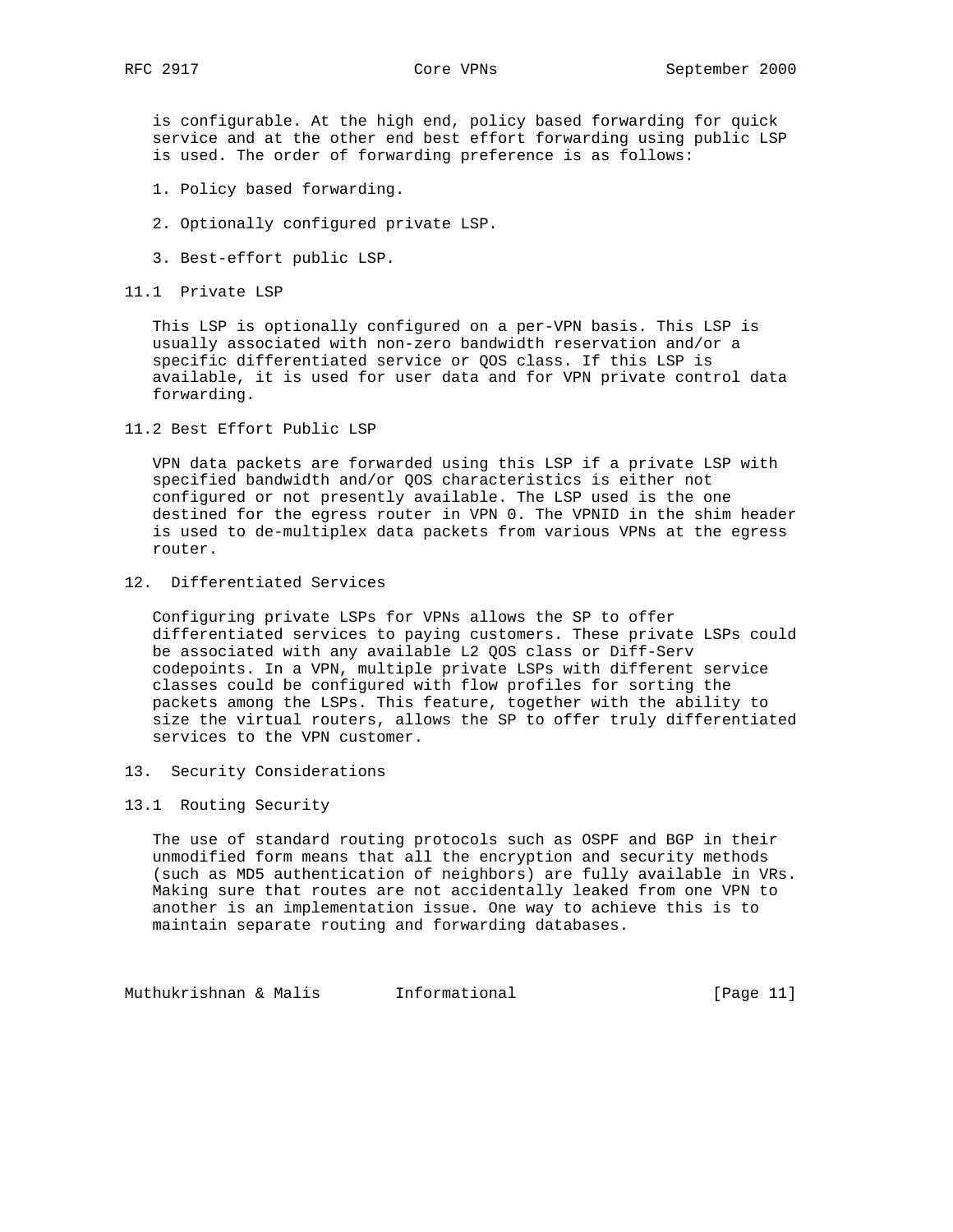# 13.2 Data Security

 This allows the SP to assure the VPN customer that data packets in one VPN never have the opportunity to wander into another. From a routing standpoint, this could be achieved by maintaining separate routing databases for each virtual router. From a data forwarding standpoint, the use of label stacks in the case of shared LSPs [Rosen2] [Callon] or the use of private LSPs guarantees data privacy. Packet filters may also be configured to help ease the problem.

# 13.3 Configuration Security

 Virtual routers appear as physical routers to the PNA. This means that they may be configured by the PNA to achieve connectivity between offices of a corporation. Obviously, the SP has to guarantee that the PNA and the PNA's designees are the only ones who have access to the VRs on the SPEDs the private network has connections to. Since the virtual router console is functionally equivalent to a physical router, all of the authentication methods available on a physical console such as password, RADIUS, etc. are available to the PNA.

### 13.4 Physical Network Security

 When a PNA logs in to a SPED to configure or monitor the VPN, the PNA is logged into the VR for the VPN. The PNA has only layer 3 configuration and monitoring privileges for the VR. Specifically, the PNA has no configuration privileges for the physical network. This provides the guarantee to the SP that a VPN administrator will not be able to inadvertently or otherwise adversely affect the SP's network.

14. Virtual Router Monitoring

 All of the router monitoring features available on a physical router are available on the virtual router. This includes utilities such as "ping" and "traceroute". In addition, the ability to display private routing tables, link state databases, etc. are available.

15. Performance Considerations

 For the purposes of discussing performance and scaling issues, today's routers can be split into two planes: the routing (control) plane and the forwarding plane.

 In looking at the routing plane, most modern-day routing protocols use some form of optimized calculation methodologies to calculate the shortest path(s) to end stations. For instance, OSPF and ISIS use the Djikstra algorithm while BGP uses the "Decision Process". These

Muthukrishnan & Malis **Informational Informational** [Page 12]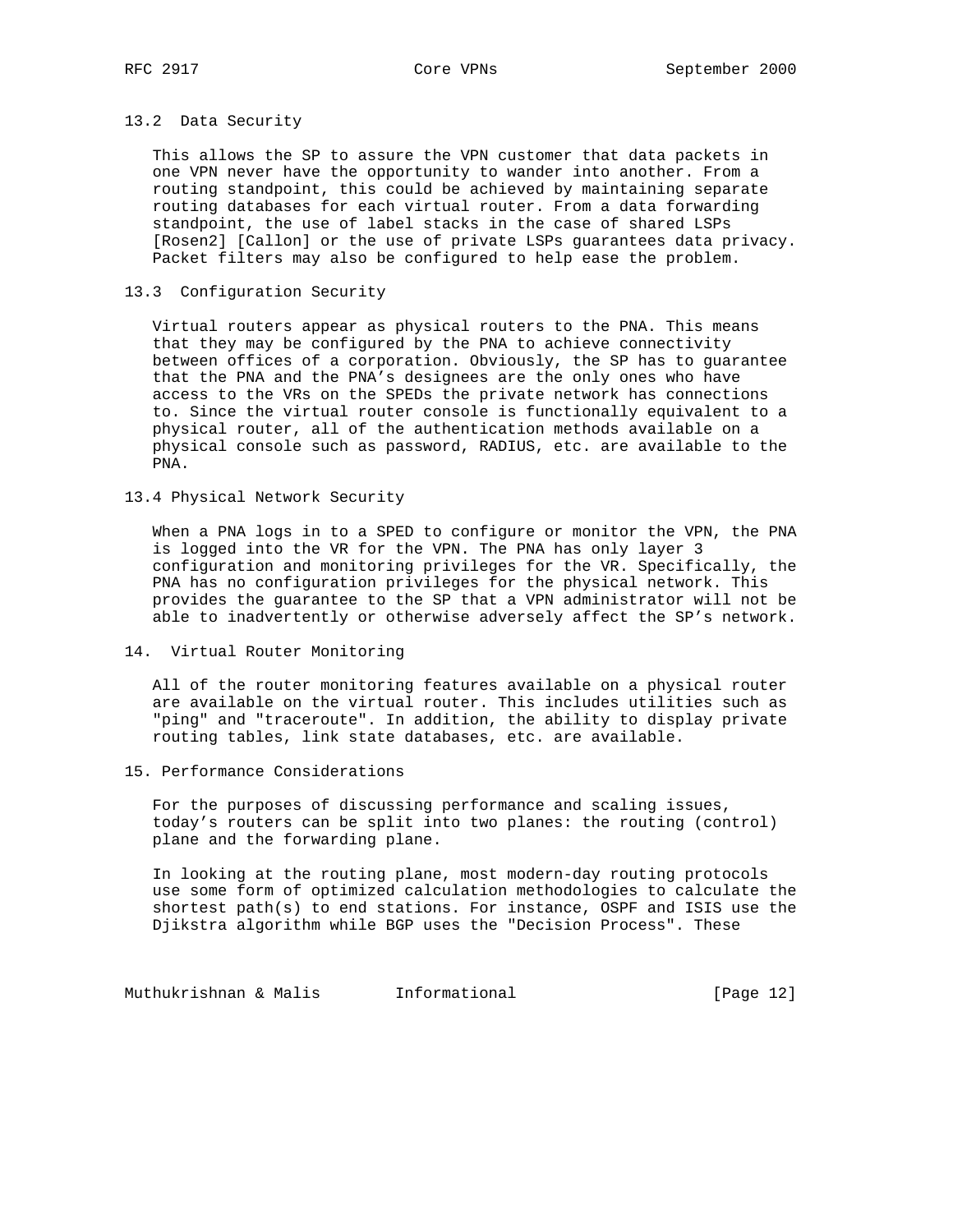algorithms are based on parsing the routing database and computing the best paths to end stations. The performance characteristics of any of these algorithms is based on either topological characteristics (ISIS and OSPF) or the number of ASs in the path to the destinations (BGP). But it is important to note that the overhead in setting up and beginning these calculations is very little for most any modern day router. This is because, although we refer to routing calculation input as "databases", these are memory resident data structures.

Therefore, the following conclusions can be drawn:

- 1. Beginning a routing calculation for a routing domain is nothing more than setting up some registers to point to the right database objects.
- 2. Based on 1, the performance of a given algorithm is not significantly worsened by the overhead required to set it up.
- 3. Based on 2, it follows that, when a number of routing calculations for a number of virtual routers has to be performed by a physical router, the complexity of the resulting routing calculation is nothing more than the sum of the complexities of the routing calculations of the individual virtual routers.
- 4. Based on 3, it follows that whether an overlay model is used or a virtual routing model is employed, the performance characteristics of a router are dependent purely on its hardware capabilities and the choice of data structures and algorithms.

 To illustrate, let's say a physical router houses N VPNs, all running some routing protocol say RP. Let's also suppose that the average performance of RP's routing calculation algorithm is  $f(X,Y)$  where x and y are parameters that determine performance of the algorithm for that routing protocol. As an example, for Djikstra algorithm users such as OSPF, X could be the number of nodes in the area while Y could be the number of links. The performance of an arbitrary VPN n is f (Xn, Yn). The performance of the (physical) router is the sum of f(Xi, Yi) for all values of i in  $0 \le i \le N$ . This conclusion is independent of the chosen VPN approach (virtual router or overlay model).

 In the usual case, the forwarding plane has two inputs: the forwarding table and the packet header. The main performance parameter is the lookup algorithm. The very best performance one can get for a IP routing table lookup is by organizing the table as some form of a tree and use binary search methods to do the actual lookup. The performance of this algorithm is  $O(log n)$ .

Muthukrishnan & Malis **Informational Informational** [Page 13]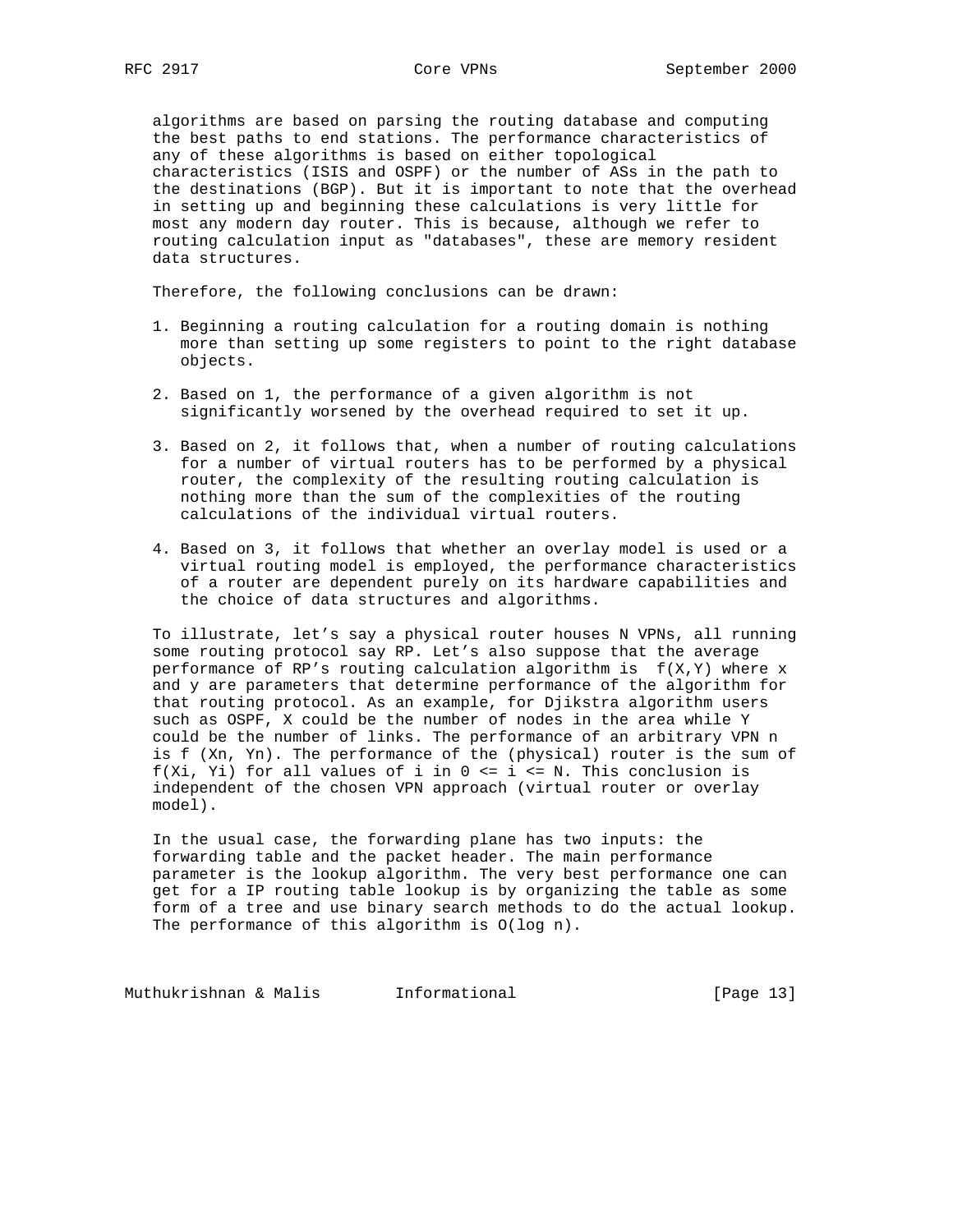Hence, as long as the virtual routers' routing tables are distinct from each other, the lookup cost is constant for finding the routing table and O(log n) to find the entry. This is no worse or different from any router and no different from a router that employs overlay techniques to deliver VPN services. However, when the overlay router utilizes integration of multiple VPNs' routing tables, the performance is O(log m\*n) where 'm' is the number of VPNs that the routing table holds routes for.

#### 16. Acknowledgements

 The authors wish to thank Dave Ryan, Lucent Technologies for his invaluable in-depth review of this version of this memo.

- 17. References
	- [Callon] Callon R., et al., "A Framework for Multiprotocol Label Switching", Work in Progress.
	- [Fox] Fox, B. and B. Gleeson,"Virtual Private Networks Identifier", RFC 2685, September 1999.
	- [Meyer] Meyer, D., "Administratively Scoped IP Multicast", RFC 2365, July 1998.
	- [Rosen1] Rosen, E. and Y. Rekhter, "BGP/MPLS VPNs", RFC 2547, March 1999.
	- [Rosen2] Rosen E., Viswanathan, A. and R. Callon, "Multiprotocol Label Switching Architecture", Work in Progress.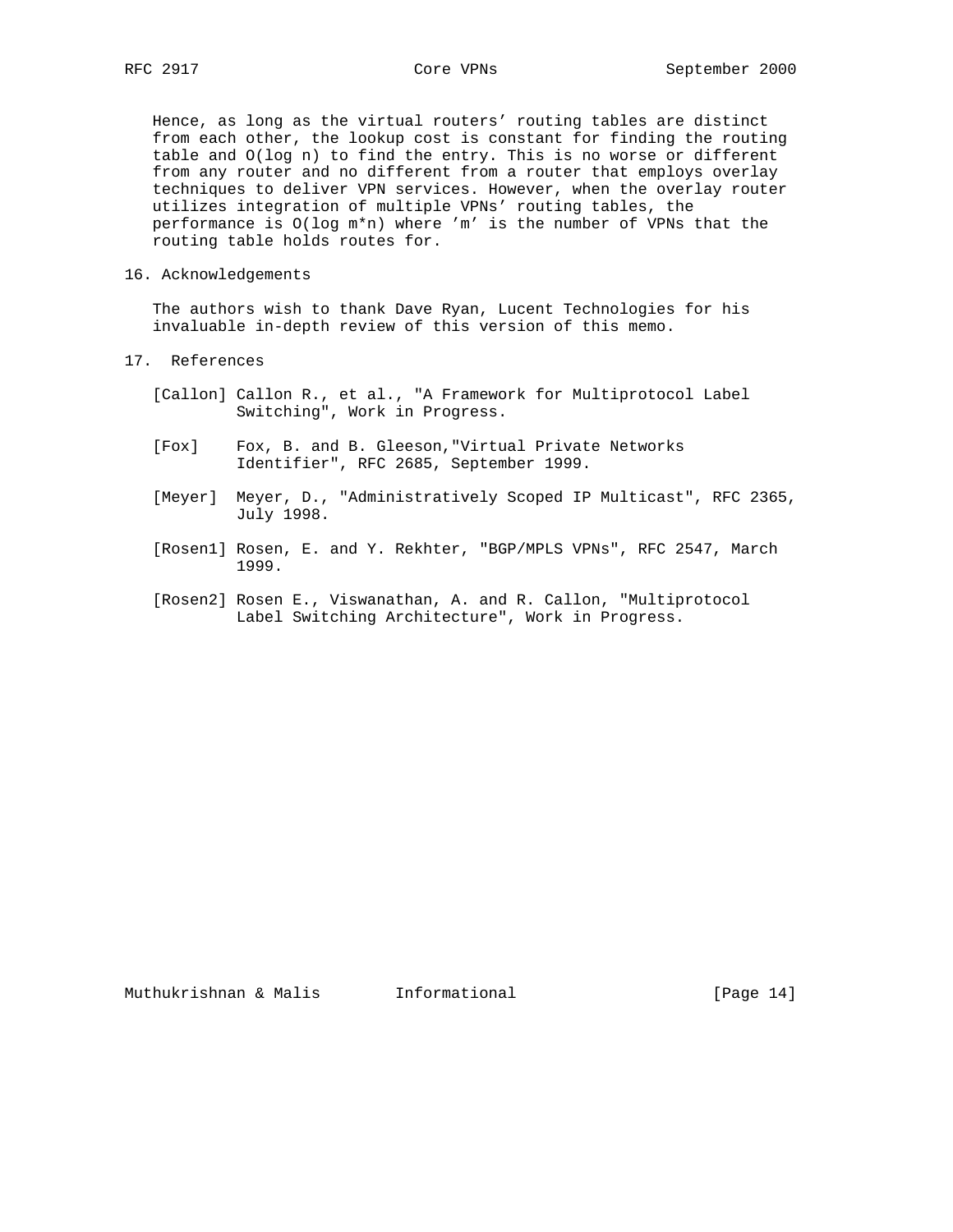18. Authors' Addresses

 Karthik Muthukrishnan Lucent Technologies 1 Robbins Road Westford, MA 01886

 Phone: (978) 952-1368 EMail: mkarthik@lucent.com

 Andrew Malis Vivace Networks, Inc. 2730 Orchard Parkway San Jose, CA 95134

 Phone: (408) 383-7223 EMail: Andy.Malis@vivacenetworks.com